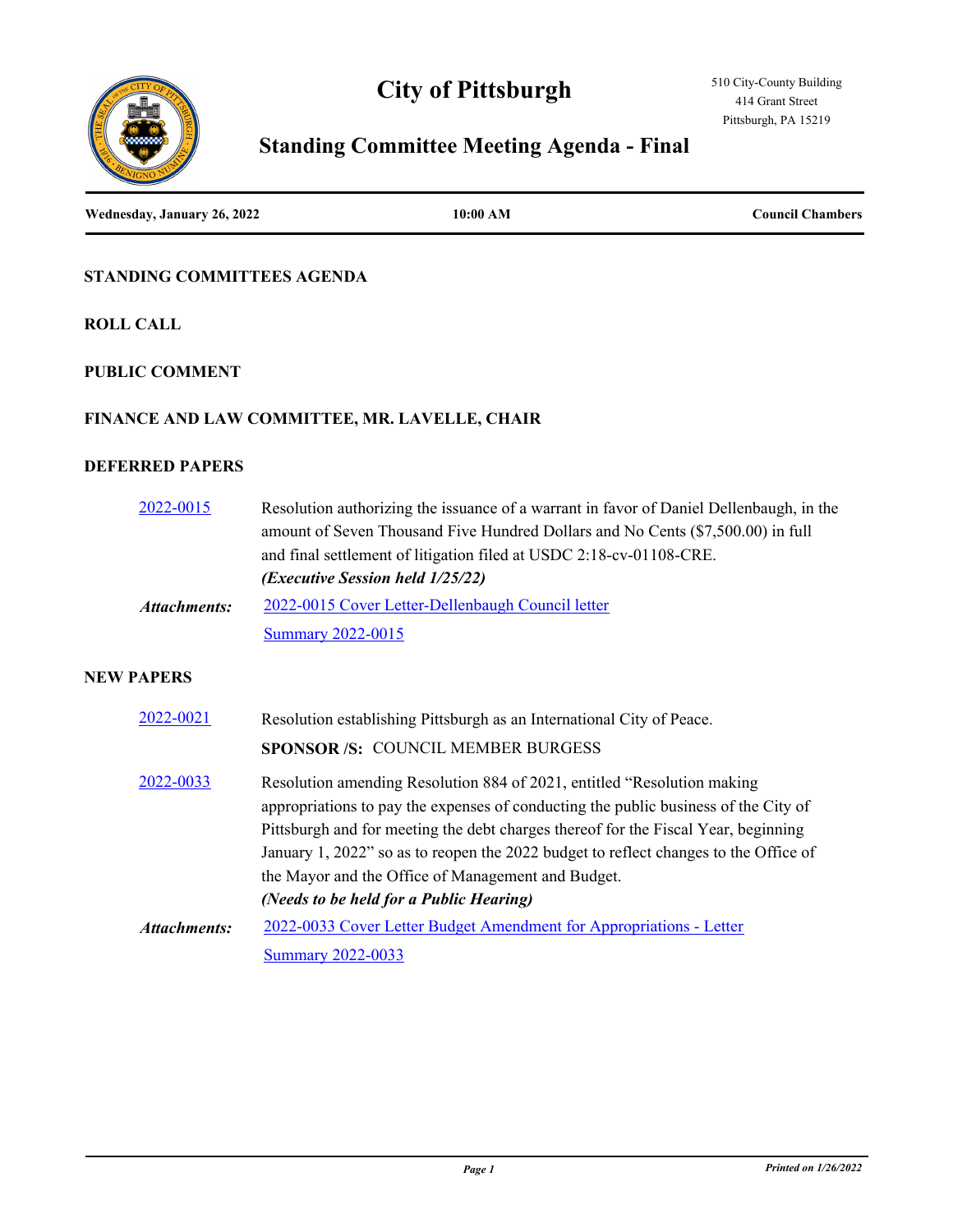| <b>Standing Committee</b> | <b>Standing Committee Meeting</b><br>Agenda - Final                                                                                                                                                                                                                                                                                                                                                                                       | <b>January 26, 2022</b> |
|---------------------------|-------------------------------------------------------------------------------------------------------------------------------------------------------------------------------------------------------------------------------------------------------------------------------------------------------------------------------------------------------------------------------------------------------------------------------------------|-------------------------|
| 2022-0034                 | Resolution amending Resolution 885 of 2021, entitled "Resolution fixing the number<br>of officers and employees of the City of Pittsburgh for the 2022 fiscal year, and the<br>rate of compensation thereof, and setting maximum levels for designated positions" so<br>as to reopen the 2022 budget to reflect changes to the Office of the Mayor and the<br>Office of Management and Budget.<br>(Needs to be held for a Public Hearing) |                         |
| <b>Attachments:</b>       | 2022-0034-Budget Amendment for Positions - Summary<br><b>Summary 2022-0034</b>                                                                                                                                                                                                                                                                                                                                                            |                         |
| 2022-0035                 | Resolution authorizing the issuance of a warrant in favor of David Lewis in c/o, his<br>attorneys, Dallas W. Hartman, P.C. 201 Green Ridge Drive, New Castle, PA<br>16105, in the amount of Seventy Five Thousand Dollars (\$75,000.00) relating to the<br>full and final settlement of a case filed in the Allegheny County Court of Common<br>Pleas at G.D. 17-001608 by Plaintiff.<br>(Executive Session held 1/25/22)                 |                         |
| <b>Attachments:</b>       | 2022-0035 Cover Letter David Lewis council letter<br><b>Summary 2022-0035</b>                                                                                                                                                                                                                                                                                                                                                             |                         |
| 2022-0040                 | Ordinance to Either Consent to or Disapprove of Proposed Annexation of<br>Wilkinsburg Borough pursuant to Petition presented in the Court of Common Pleas at<br>Docket Number GD-21-14817.<br>SPONSOR /S: COUNCIL MEMBER KAIL-SMITH                                                                                                                                                                                                       |                         |

 $\overline{\phantom{0}}$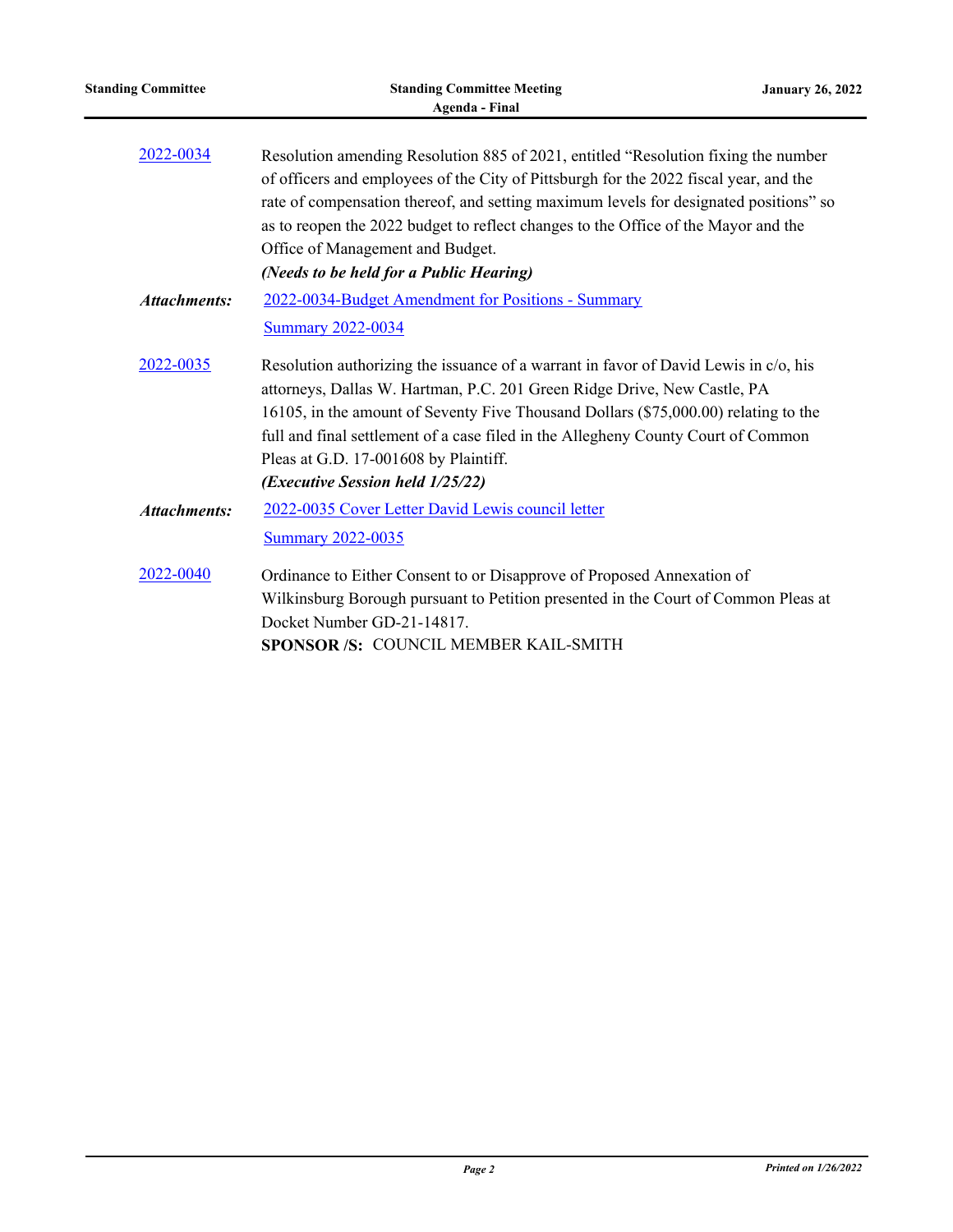#### **INVOICES**

#### **INVOICES FOR COUNCIL APPROVAL**

**The following departmental invoices not covered under a contract with the City shall be paid by the City Controller after the invoices have been approved by City Council at the January 26th Standing Committees meeting. A completed standard form detailing the expenditures is attached to all of the below listed invoices. No payments will be made to any of the below listed vendors prior the approval of City Council.**

**CITY COUNCIL**

**Newman, Marcelle – reimb/food for DPW crews 840.23**

**Sheraden Community Council – LED community sign (D2 from D1 N.N.) 1,918.27**

#### **CONTROLLER**

**Heisler Rachael – advertising for accounting manager position 50.00**

#### **FINANCE**

**WB Mason Co – rental of water coolers for Finance 19.14**

#### **LAW**

**Dickie McCamey & Chilcote – legal fee for litigation case 931.00**

**Tremba, Kinney, Greiner & Kerr – legal fee for litigation case 1,299.13**

**Clark Hill – mediation fee for legal case 4,500.00**

**Spilman Thomas & Battle – legal fee for litigation case 314.50**

**Cozen O'Connor – legal fee for litigation case 1,125.00**

**Department of Court Records – filings, copying at Prothonotary's Office 105.00**

**Thompson West – legal publication 806.30**

**Creo, Robert A – arbitration fee for labor case 2,000.00**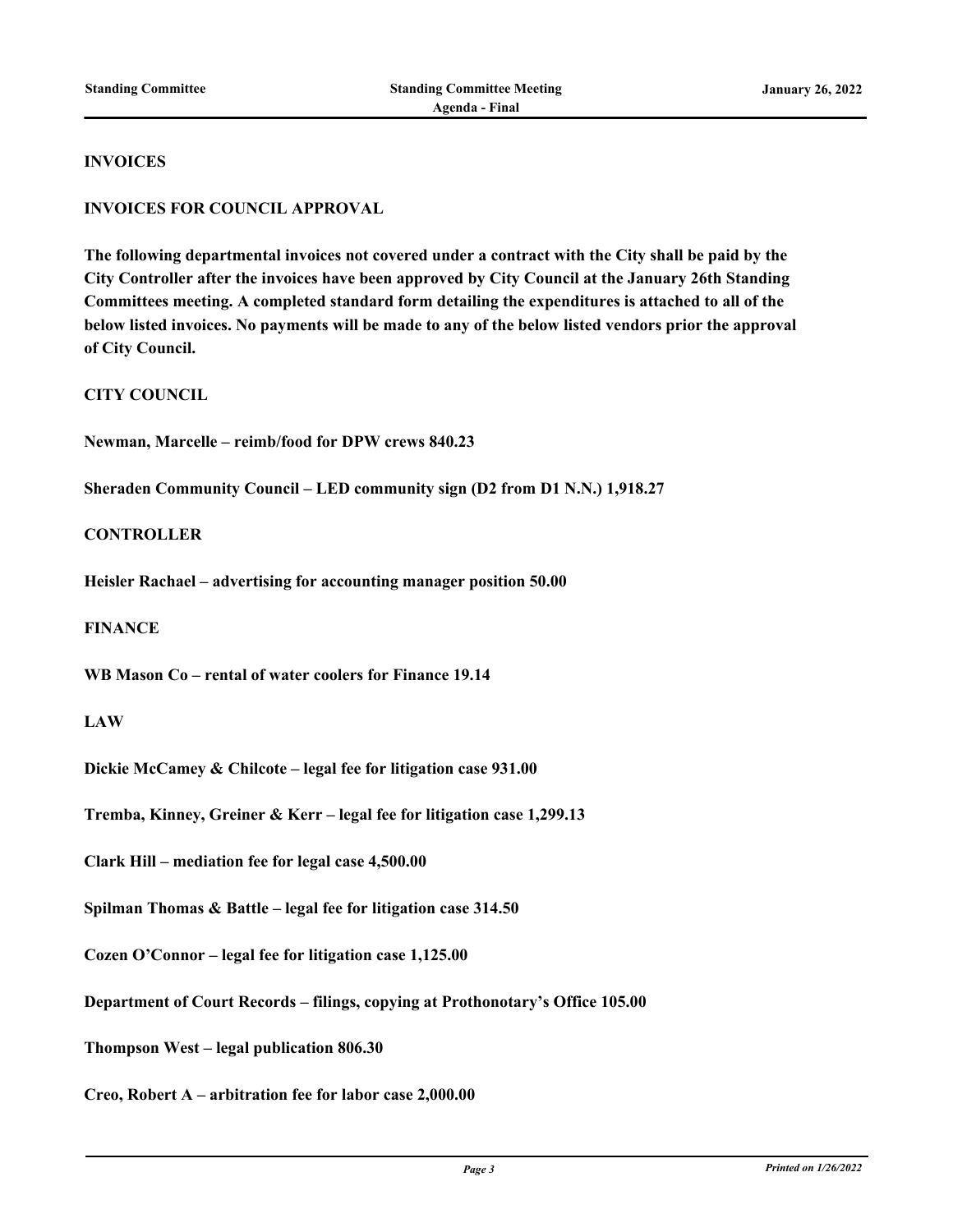#### **Franckiewicz, Matthew M – arbitration fee for labor case 1,800.00**

**Dentons Cohen & Grigsby – legal fee for immigration matters 429.00**

**LaGamba Reporting Services – deposition 171.45**

**MedicoLegal Inc – medical expert 3,500.00**

#### **OMI**

**Assured Polygraph Services – polygraph examinations for new hires 3,300.00**

**Net Transcripts Inc – transcription of case interviews 1,914.83**

#### **EMS**

**Pfund Superior Sales Co – upgrades to minivan for patient care coordinator 869.00**

**Mutual Aid Ambulance Service Inc – EMS coverage at Steelers game 2,169.40**

**Ross/West View EMSA – EMS coverage at Steelers games 1,882.57**

**Mutual Aid Ambulance Service Inc – EMS coverage at Steelers games 1,895.98**

**Murrysville Medic One – EMS coverage at Steelers game 786.50**

**Druga, Robert – EMS coverage at Steelers game 455.84**

**Gerstacker, G Fred – EMS coverage at Steelers game 455.84**

**Highlands, Ryan – EMS coverage at Steelers game 455.84**

**Orton, Jason – EMS coverage at Steelers game 455.84**

**Patterson, Keith – EMS coverage at Steelers game 455.84**

**Munhall Area Prehospital – EMS coverage at Steelers, Pitt, WPIAL games 1,417.50**

**Ambulance Association of PA – annual ambulance membership 775.00**

**POLICE**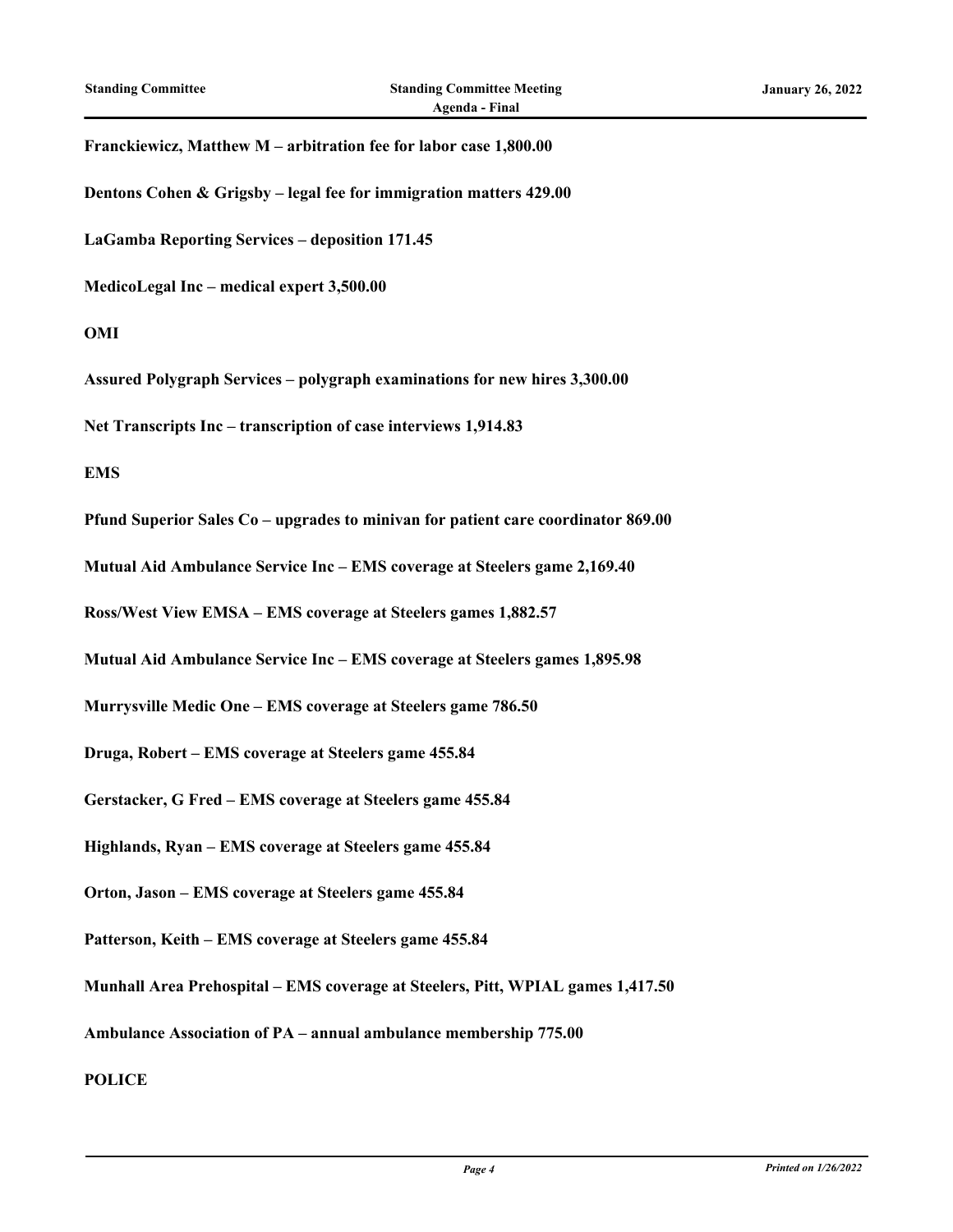| Sonitrol Security Systems - security monitoring at multiple police facilities 2,387.00 |
|----------------------------------------------------------------------------------------|
| S&D Calibration Services - Accutrak certifications 588.00                              |
| EnviroServe Inc - clean up and removal of abandoned RV 2,720.00                        |
| SSA - old academy alarm monitoring 756.00                                              |
| Center for Emergency Medicine of Western PA. - heart saver first aid & CPR 3,400.00    |
| Scanlon Counseling & Consulting - disruptive event debrief 250.00                      |
| Approved Toilet Rentals - toilet rental, VA site, November 123.90                      |
| Approved Toilet Rentals - toilet rental, VA site, December 123.90                      |
| Jack Lafferty's Truck Parts – inspections and parts 433.70                             |
| Gabig, Gabrielle M - DUI phlebotomist 300.00                                           |
| <b>PUBLIC WORKS</b>                                                                    |
| Zoresco Equipment Co - long term rental of storage trailers 240.00                     |
| Central Parts Warehouse - salt spreader parts 1,540.11                                 |
| Howland Company - asbestos abatement at old Zone 3 building 2,840.00                   |
| <b>PARKS &amp; RECREATION</b>                                                          |
| Otis Elevator Company – repairs to elevator for senior event 615.25                    |
| WB Mason Co - water cooler rental fee, Schenley Park ice skating rink 1.74             |
| SimplexGrinnell/JCI – replace battery in fire panel, Schenley skating rink 1,639.66    |
| WB Mason Co - water cooler rental fees, Mellon Park tennis center 32.64                |
| WB Mason Co - water cooler rental fees at ARAD park facilities 15.66                   |
| WB Mason Co - water cooler rentals at senior centers 64.38                             |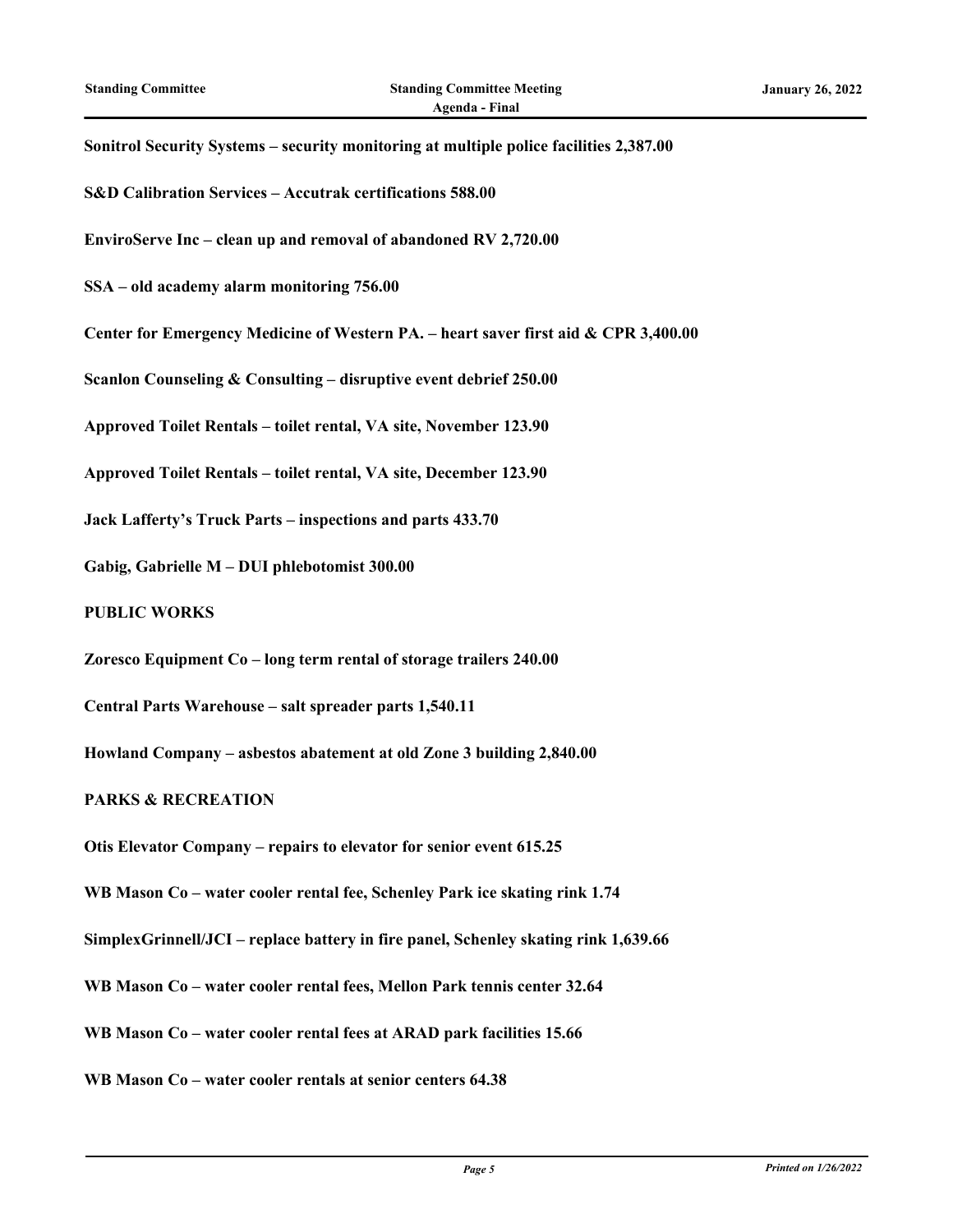# **WB Mason Co – water cooler rental fees at multiple locations 53.94 Sonitrol Security Systems – water cooler rental fees at 3 senior centers 830.50 Sonitrol Security Systems – service call at Schenley skating rink 465.00 Ulrich, Edward – reimbursement for live plants for Homewood senior center 96.26 Haffner, Mark – tennis clinic instruction at Mellon tennis bubble 311.75 Siriprasert Jirakorn – tennis clinic instruction at Mellon tennis bubble 306.00 Camillo, Joseph M – tennis clinic instruction at Mellon tennis bubble 1,350.00 Hassan Shan – tennis clinic instruction at Mellon tennis bubble 297.00 LaCaria, Aldene – tennis clinic instruction at Mellon tennis bubble 666.50 Parks, Richard – tennis clinic instruction at Mellon tennis bubble 967.50 Paull, Mark J – tennis clinic instruction at Mellon tennis bubble 387.00 DOMI PermaBand – banding for traffic department 2,560.00 Document Solutions Inc – paper for leased plotter 180.36**

**Ross Nicholas – reimbursement for 5 employees to attend MASITE event 125.00**

**Integra Realty Resources – real estate appraisal for 1938 Shamokin St 1,500.00**

#### **INTRA DEPARTMENTAL TRANSFERS**

#### **P-CARD APPROVALS**

#### [Item 04](http://pittsburgh.legistar.com/gateway.aspx?m=l&id=/matter.aspx?key=27351) P-Cards

*Attachments:* [Weekly Council Report 12-15-21 - 01-04-22](http://pittsburgh.legistar.com/gateway.aspx?M=F&ID=13698505-a027-4d19-a00a-f1601b17fc5d.xls)

#### **PUBLIC SAFETY SERVICES COMMITTEE, MR. O'CONNOR, CHAIR**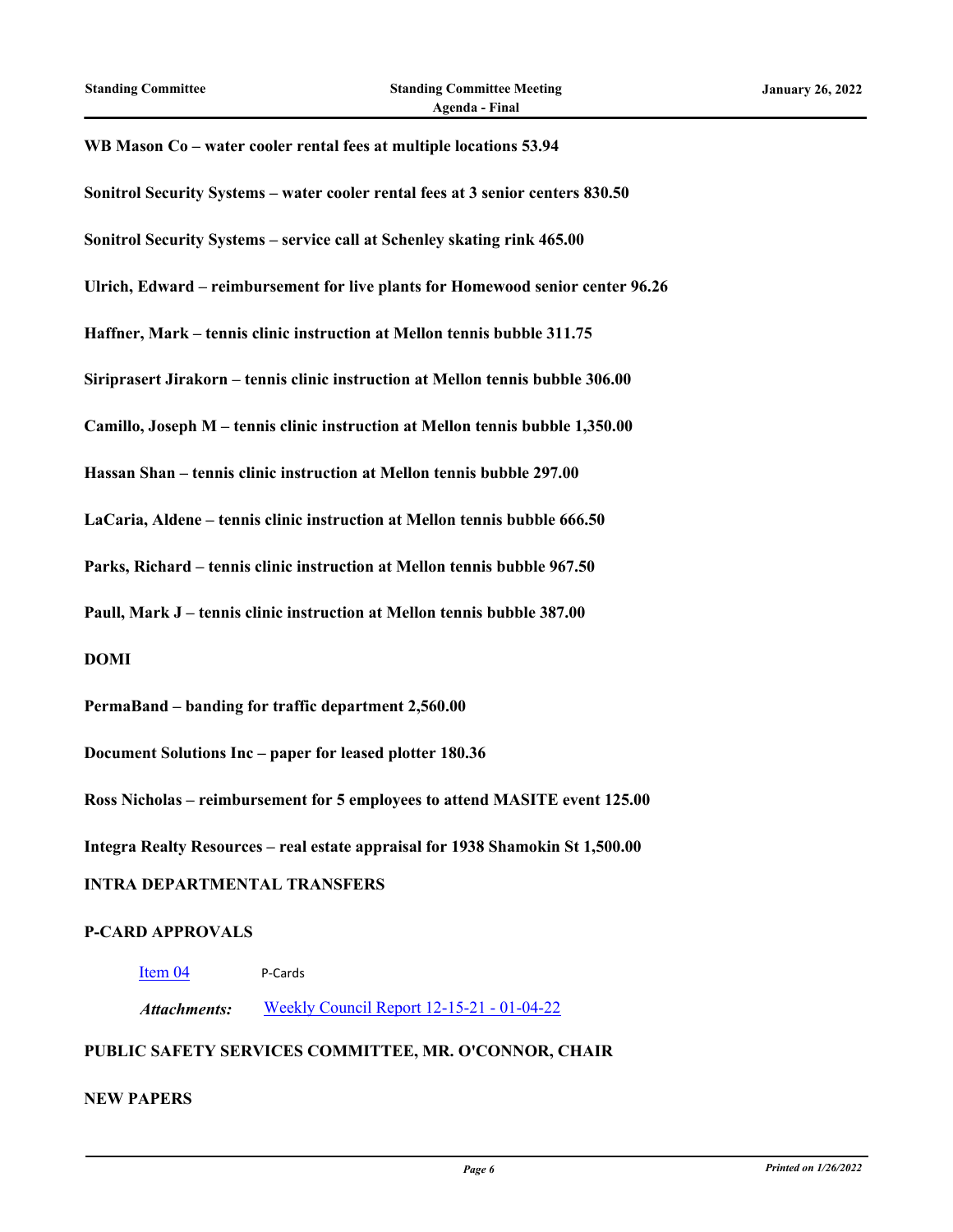| 2022-0032 | Ordinance amending and supplementing the Pittsburgh Code of Ordinances, Title       |
|-----------|-------------------------------------------------------------------------------------|
|           | One: Administrative, Article Three: Organization, Chapter 116: Department of Public |
|           | Safety by adding a new section, "§ 116.17 - Regulation of Pedestrians Stops by      |
|           | Officers of the Bureau of Police."                                                  |
|           | <b>SPONSOR/S: COUNCIL MEMBER BURGESS</b>                                            |

## **PUBLIC WORKS COMMITTEE, MR. COGHILL, CHAIR**

| 2022-0026           | Resolution authorizing the Mayor and Director of the Department of Mobility and       |
|---------------------|---------------------------------------------------------------------------------------|
|                     | Infrastructure (DOMI) to execute relevant agreements to receive grant funding from    |
|                     | the Pennsylvania Department of Transportation's Automated Red Light Enforcement       |
|                     | Funding Program for signal replacement at the Perrysville Avenue and North Charles    |
|                     | Intersection and further authorizing expenditures not to exceed TWO HUNDRED           |
|                     | THIRTY THREE THOUSAND SIXTY SIX (\$233,066.00) dollars for this stated                |
|                     | purpose.                                                                              |
| <b>Attachments:</b> | 2022-0026 Cover Letter Sign ARLE - Perrysville and North Charles - let                |
|                     | <b>Summary 2022-0026</b>                                                              |
| 2022-0027           | Resolution authorizing the Mayor and Director of the Department of Mobility and       |
|                     | Infrastructure (DOMI) to execute relevant agreements to receive grant funding from    |
|                     | the Pennsylvania Department of Transportation's Automated Red Light Enforcement       |
|                     | Funding Program for signal replacement at the Black Street and North Negley           |
|                     | Avenue Intersection and further authorizing expenditures not to exceed TWO            |
|                     | HUNDRED THIRTY THOUSAND FIVE HUNDRED NINETY NINE                                      |
|                     | (\$230,599.00) dollars for this stated purpose.                                       |
| <b>Attachments:</b> | 2022-0027 Cover Letter Sign ARLE - Black and North Negley - letter ka                 |
|                     | <b>Summary 2022-0027</b>                                                              |
| 2022-0028           | Resolution amending Resolution No. 666 of 2021, entitled "Resolution authorizing the  |
|                     | Mayor of the City of Pittsburgh, and the Department of Mobility and Infrastructure to |
|                     | enter into an agreement with the PA Department of Community and Economic              |
|                     | Development (DCED) Multimodal Transportation (MTF) Fund Program," to accept           |
|                     | the grant and authorize necessary expenditures.                                       |
| <b>Attachments:</b> | 2022-0028 Cover Letter Sign S 21st St Letter - DCED Multimodal kal                    |
|                     | <b>Summary 2022-0028</b>                                                              |
|                     |                                                                                       |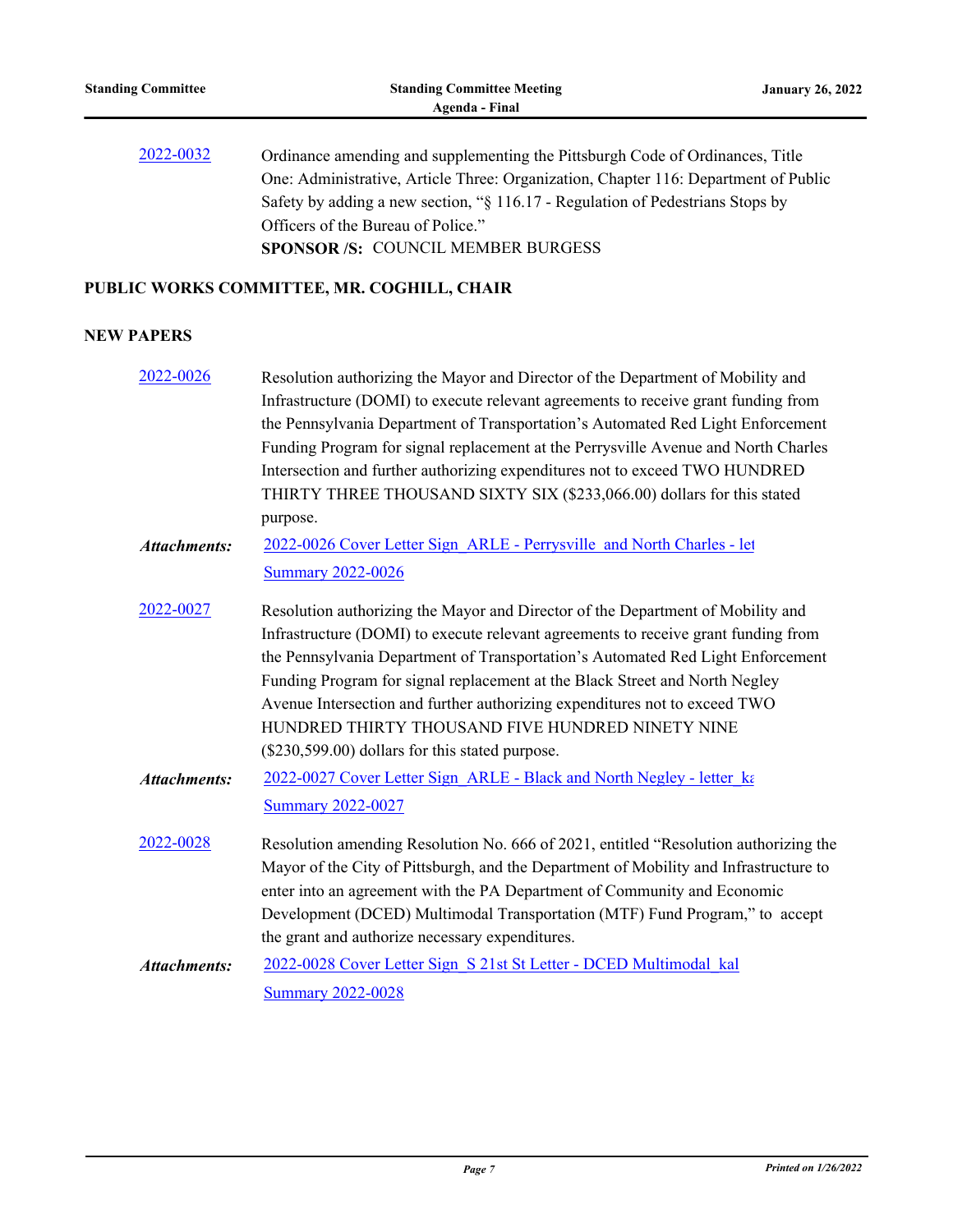| 2022-0029           | Resolution providing for the issuance of a warrant in favor of Alpine Allegheny, Inc. in<br>the amount of Five Thousand Seven Hundred Forty-Two Dollars and Forty-Seven<br>Cents (\$5,742.47) for installation of bike racks in the Northside and Morningside<br>neighborhoods.                                                                                                                                                                                                                                                                                                                                                                                                                                                                                                                                                                                                                                                                                                                                                                                                                                                                                                                                                                                                                                                                                                                                                                                              |
|---------------------|------------------------------------------------------------------------------------------------------------------------------------------------------------------------------------------------------------------------------------------------------------------------------------------------------------------------------------------------------------------------------------------------------------------------------------------------------------------------------------------------------------------------------------------------------------------------------------------------------------------------------------------------------------------------------------------------------------------------------------------------------------------------------------------------------------------------------------------------------------------------------------------------------------------------------------------------------------------------------------------------------------------------------------------------------------------------------------------------------------------------------------------------------------------------------------------------------------------------------------------------------------------------------------------------------------------------------------------------------------------------------------------------------------------------------------------------------------------------------|
| <b>Attachments:</b> | 2022-0029-21023 2021-002 AA Invoice Baum - Centre Bike Racks Status<br><b>Summary 2022-0029</b>                                                                                                                                                                                                                                                                                                                                                                                                                                                                                                                                                                                                                                                                                                                                                                                                                                                                                                                                                                                                                                                                                                                                                                                                                                                                                                                                                                              |
| 2022-0030           | Resolution amending Resolution 869 of 2019, entitled "Resolution amending and<br>supplementing Resolution number 98 of 2018, entitled 'Resolution authorizing the<br>Mayor and the Director of the Department of Mobility and Infrastructure to execute<br>relevant agreements to receive grant funding to support Washington Boulevard<br>Multimodal Path Construction; further providing for a Contract or Contracts, or the<br>use of existing Contracts, an Agreement or Agreements, or the use of existing<br>Agreements, providing for the design, repairs, maintenance, improvements,<br>emergencies and/or the purchase of materials, equipment and supplies in connection<br>with the Washington Blvd Trail project; and providing for the payment of the costs<br>thereof, not to exceed \$560,589.00' to account for bid accepted that was higher than<br>originally anticipated, and for additional sources of funding but not to exceeded<br>\$741,249.00" To increase the amount authorized for this project to Seven Hundred<br>Fifty-Three Thousand Five Hundred and Fifteen Dollars (\$753,515.00) an increase<br>of Twelve Thousand Two Hundred and Sixty-Six Dollars (\$12,266.00); federally<br>reimbursable at Eighty percent; and the municipal share of Commonwealth Incurred<br>Costs not to exceed One Thousand and Nine Hundred Dollars (\$1,900.00), an<br>increase of Two Hundred Dollars from the previously executed agreement<br>$(52617-3).$ |
| <b>Attachments:</b> | 2022-0030-Agreement-R18110001-4<br>2022-0030 Cover Letter Sign Washington Blvd Trail AMEND Letter, Le<br><b>Summary 2022-0030</b>                                                                                                                                                                                                                                                                                                                                                                                                                                                                                                                                                                                                                                                                                                                                                                                                                                                                                                                                                                                                                                                                                                                                                                                                                                                                                                                                            |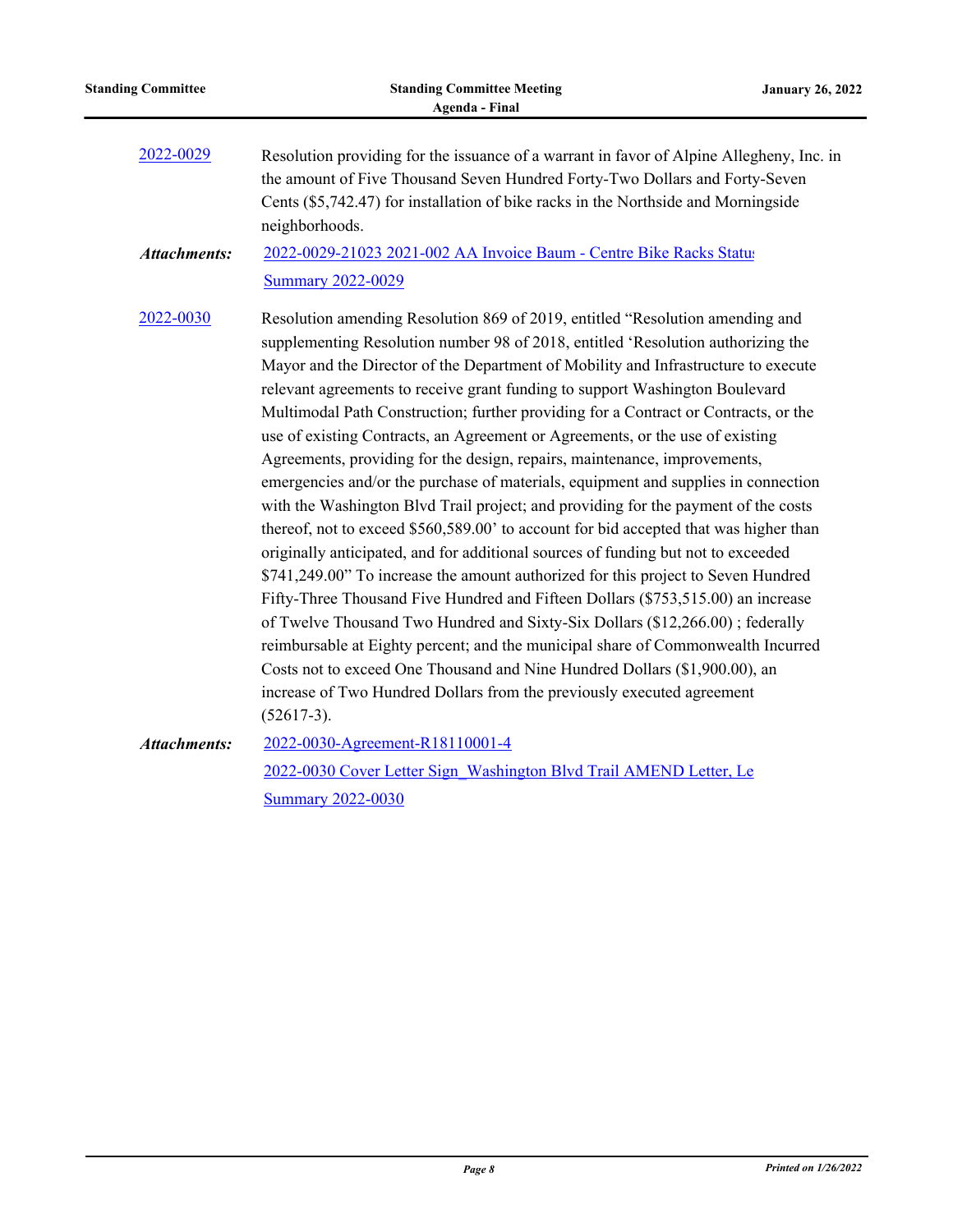| <b>Standing Committee</b>                                                                                                                                                                                                                                                                                                                                                                                                                                                                                                                                                                                                                                                                               | <b>Standing Committee Meeting</b><br><b>Agenda - Final</b>                                                                                                                                                                                                                          | <b>January 26, 2022</b> |
|---------------------------------------------------------------------------------------------------------------------------------------------------------------------------------------------------------------------------------------------------------------------------------------------------------------------------------------------------------------------------------------------------------------------------------------------------------------------------------------------------------------------------------------------------------------------------------------------------------------------------------------------------------------------------------------------------------|-------------------------------------------------------------------------------------------------------------------------------------------------------------------------------------------------------------------------------------------------------------------------------------|-------------------------|
| 2022-0031<br>Resolution amending Resolution 123 of 2019, entitled "Resolution providing for an<br>Agreement or Agreements, or use of existing Agreements, to set forth financial<br>obligations and maintenance responsibilities for the project and the pedestrian facilities<br>with PennDOT. Local costs associated with work to be done on SR0885 (Boulevard<br>of the Allies) ADA Ramps and upgraded black traffic signal poles being constructed<br>and inspected by PennDOT, and further providing for reimbursement to PennDOT of<br>the costs estimated to be Seventy-Seven Thousand Seven Hundred Seven Dollars<br>and Fifty Cents (\$77,707.50)" to increase the total not to exceed to One- |                                                                                                                                                                                                                                                                                     |                         |
| Attachments:                                                                                                                                                                                                                                                                                                                                                                                                                                                                                                                                                                                                                                                                                            | Hundred Twenty-Nine Thousand Six-Hundred Twenty-Four Dollars and<br>Twenty-Two<br>Cents (\$129,624.22) an increase of Fifty-One Thousand Nine Hundred Sixteen<br>Dollars and Seventy-Two Cents (\$51,916.72).<br>2022-0031 Cover Letter Sign SR 885 PennDOT Coop Letter, Letterhead |                         |
|                                                                                                                                                                                                                                                                                                                                                                                                                                                                                                                                                                                                                                                                                                         | <b>Summary 2022-0031</b>                                                                                                                                                                                                                                                            |                         |

# **INNOVATION, PERFORMANCE AND ASSET MANAGEMENT COMMITTEE, MRS. STRASSBURGER, CHAIR**

| 2022-0036           | Resolution amending Resolution No. 664 of 2020 authorizing the Mayor and the          |
|---------------------|---------------------------------------------------------------------------------------|
|                     | Director of Innovation and Performance, on behalf of the City of Pittsburgh to enter  |
|                     | into an Agreement or Agreement(s) with OST, Inc. for short term emergency             |
|                     | professional IT (Information Technology) staffing resources as needed to fulfill a    |
|                     | number of critical IT and device related projects extending the term.                 |
| Attachments:        | 2022-0036 Cover Letter OST Insight letter 2022 - signed                               |
|                     | <b>Summary 2022-0036</b>                                                              |
| 2022-0037           | Resolution amending Resolution No. 523 of 2020 authorizing the Mayor and the          |
|                     | Director of the Department of Innovation & Performance, on behalf of the City of      |
|                     | Pittsburgh, to enter into an agreement or agreements with CIS (Center for Internet    |
|                     | Security) for Albert MD Monitoring application to predict malicious activity on the   |
|                     | City network by monitoring, alerting and analyzing information gathered by sensors by |
|                     | extending the term                                                                    |
| <b>Attachments:</b> | 2022-0037 Cover Letter Albert Monitoring letter 2022 - signed                         |
|                     | <b>Summary 2022-0037</b>                                                              |
|                     |                                                                                       |